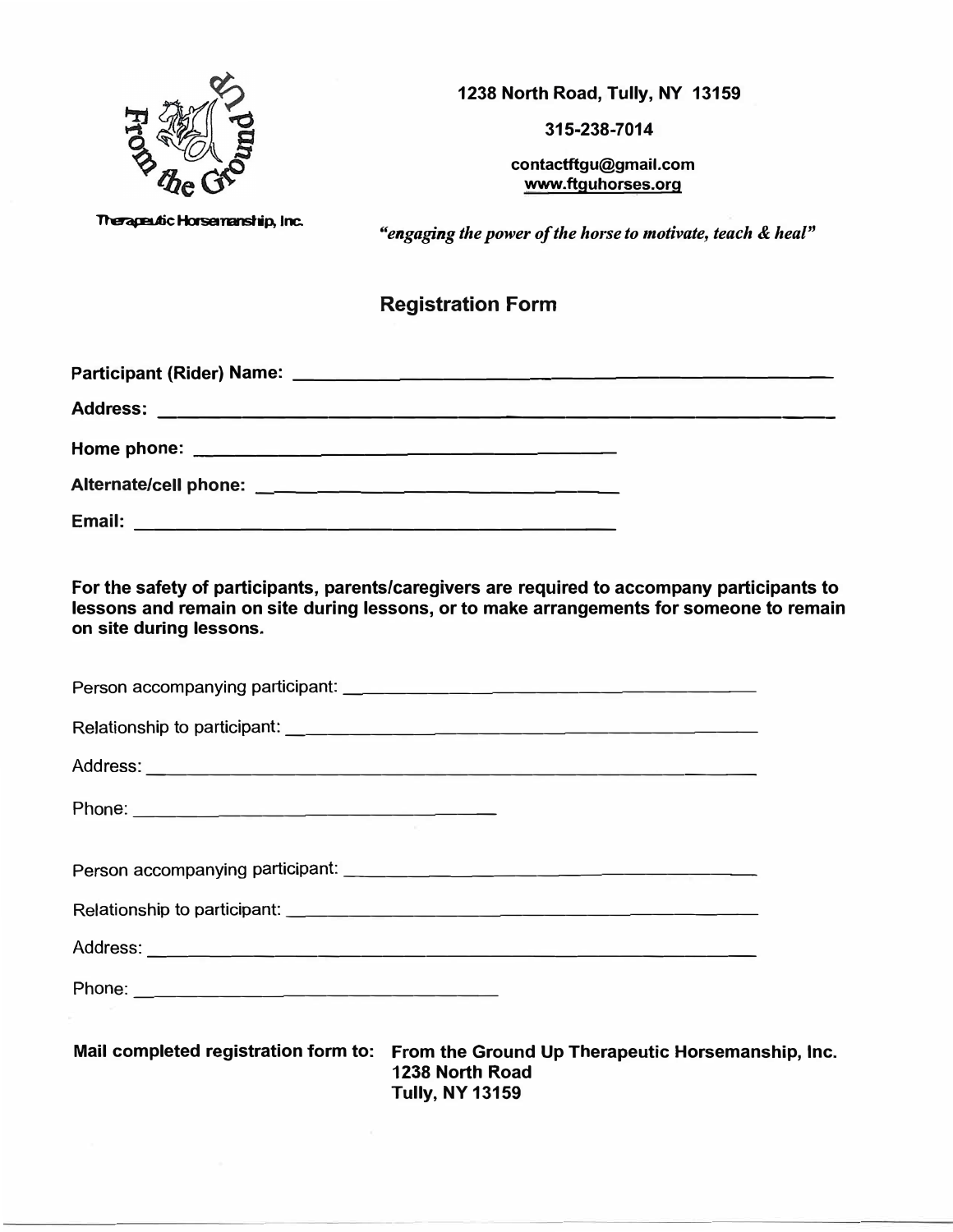

**315-238-7014**

**contactftgu@gmail.com www.ftguhorses.org**

**Therapeutic Horsemanship, Inc.** 

*"engaging the power of the horse to motivate, teach & heal"* 

## **Participant's Application and Health History**

*(to be completed by participant or parent/legal guardian)* 

| <b>General Information</b>                                                                                    |  |    |                 |                |
|---------------------------------------------------------------------------------------------------------------|--|----|-----------------|----------------|
| Participant Name: _______                                                                                     |  |    |                 |                |
| DOB: Age: Height: Weight: Gender: M F                                                                         |  |    |                 |                |
|                                                                                                               |  |    |                 |                |
|                                                                                                               |  |    |                 |                |
|                                                                                                               |  |    |                 |                |
|                                                                                                               |  |    |                 |                |
|                                                                                                               |  |    |                 |                |
|                                                                                                               |  |    |                 |                |
|                                                                                                               |  |    |                 |                |
|                                                                                                               |  |    |                 |                |
| Phone: 2008 2010 2010 2010 2010 2011 2021 2022 2023 2024 2022 2023 2024 2022 2023 2024 2022 2023 2024 2025 20 |  |    |                 |                |
|                                                                                                               |  |    |                 |                |
|                                                                                                               |  |    |                 |                |
| Phone: 2008 2009 2010 2021 2022 2023 2024 2022 2022 2023 2024 2022 2023 2024 2022 2023 2024 2022 2023 2024 20 |  |    |                 |                |
|                                                                                                               |  |    |                 |                |
|                                                                                                               |  |    |                 |                |
| <b>Health History</b>                                                                                         |  |    |                 |                |
| Diagnosis: Diagnosis:                                                                                         |  |    |                 | Date of Onset: |
|                                                                                                               |  |    |                 |                |
| Please indicate current or past special needs in the following areas:                                         |  |    |                 |                |
|                                                                                                               |  | YN | <b>Comments</b> |                |
| <b>Vision</b>                                                                                                 |  |    |                 |                |
| <b>Hearing</b>                                                                                                |  |    |                 |                |
| <b>Sensation</b>                                                                                              |  |    |                 |                |
| <b>Communication</b>                                                                                          |  |    |                 |                |
| Heart                                                                                                         |  |    |                 |                |
| <b>Breathing</b>                                                                                              |  |    |                 |                |
| <b>Digestion</b>                                                                                              |  |    |                 |                |
| <b>Elimination</b>                                                                                            |  |    |                 |                |
| <b>Circulation</b>                                                                                            |  |    |                 |                |
| <b>Emotional/Mental Health</b>                                                                                |  |    |                 |                |
| <b>Behavioral</b>                                                                                             |  |    |                 |                |
| Pain                                                                                                          |  |    |                 |                |
| <b>Bone/joint</b>                                                                                             |  |    |                 |                |
| <b>Muscular</b>                                                                                               |  |    |                 |                |
| <b>Thinking/Cognition</b>                                                                                     |  |    |                 |                |
| <b>Allergies</b>                                                                                              |  |    |                 |                |
|                                                                                                               |  |    |                 |                |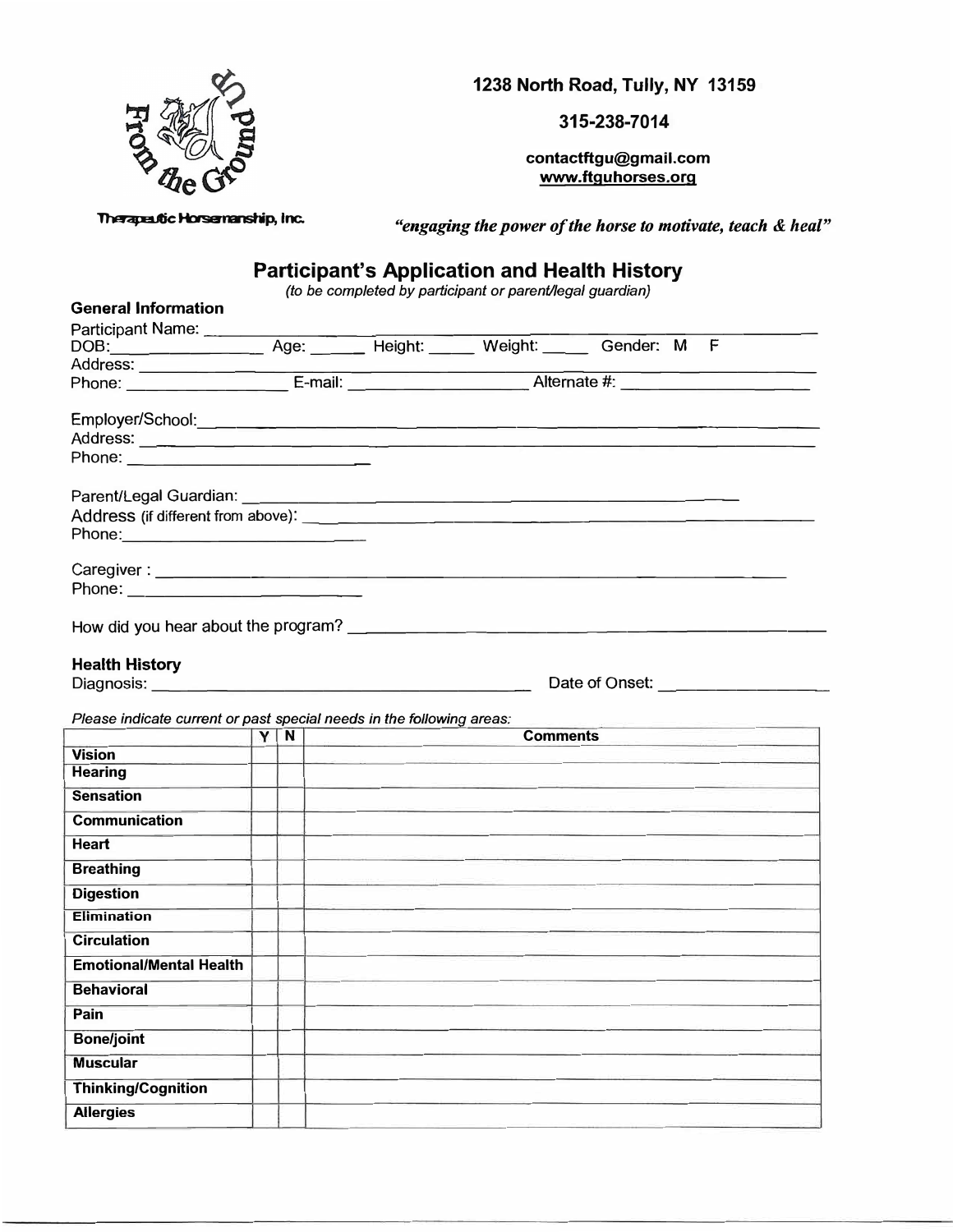

**315-238-7014**

**contactftgu@gmail.com www.ttguhorses.org** 

**Thereperic Horsenanship, inc.** *"engaging the power of the horse to motivate, teach & heal"* 

## **Participant's Application and Health History** (cont'd)

**Medications** *(include prescription, over-the-counter, name, dose, and frequency):* 

*Describe your abilities/difficulties in the following areas (include assistance required or equipment needed):* 

**Physical Function** *(i.e. Mobility skills such as transfer, walking, wheelchair use, driving/bus riding):* 

**Psycho/social Function** *(i.e. Work/school including grade completed, leisure interests, relationships-family structure, support* systems, *companion animals, fears/concerns, etc.)* 

**Goals** *(i.e. Why are you applying for participation? What would you like to accomplish? Please be specific)* 

Signature: \_\_\_\_\_\_\_\_\_\_\_\_\_\_\_\_\_ \_ Date: -------------- -----------------------------------------------------------------------------

**Photo Release:** I [ ] DO or [ ] DO NOT *(check one)*

consent to and authorize the use and reproduction by From the Ground Up Therapeutic Horsemanship, Inc. of any and all photographs and any other audio/visual materials taken of me for promotional material, educational activities, exhibitions or for any other use for the benefit of the program.

Signature: \_\_\_\_\_\_\_\_\_\_\_\_\_\_\_\_\_\_\_\_\_\_ Date: \_\_\_\_\_\_\_\_\_\_\_ \_

*(Participant, Parent or legal Guardian, signed in the presence of center staff)*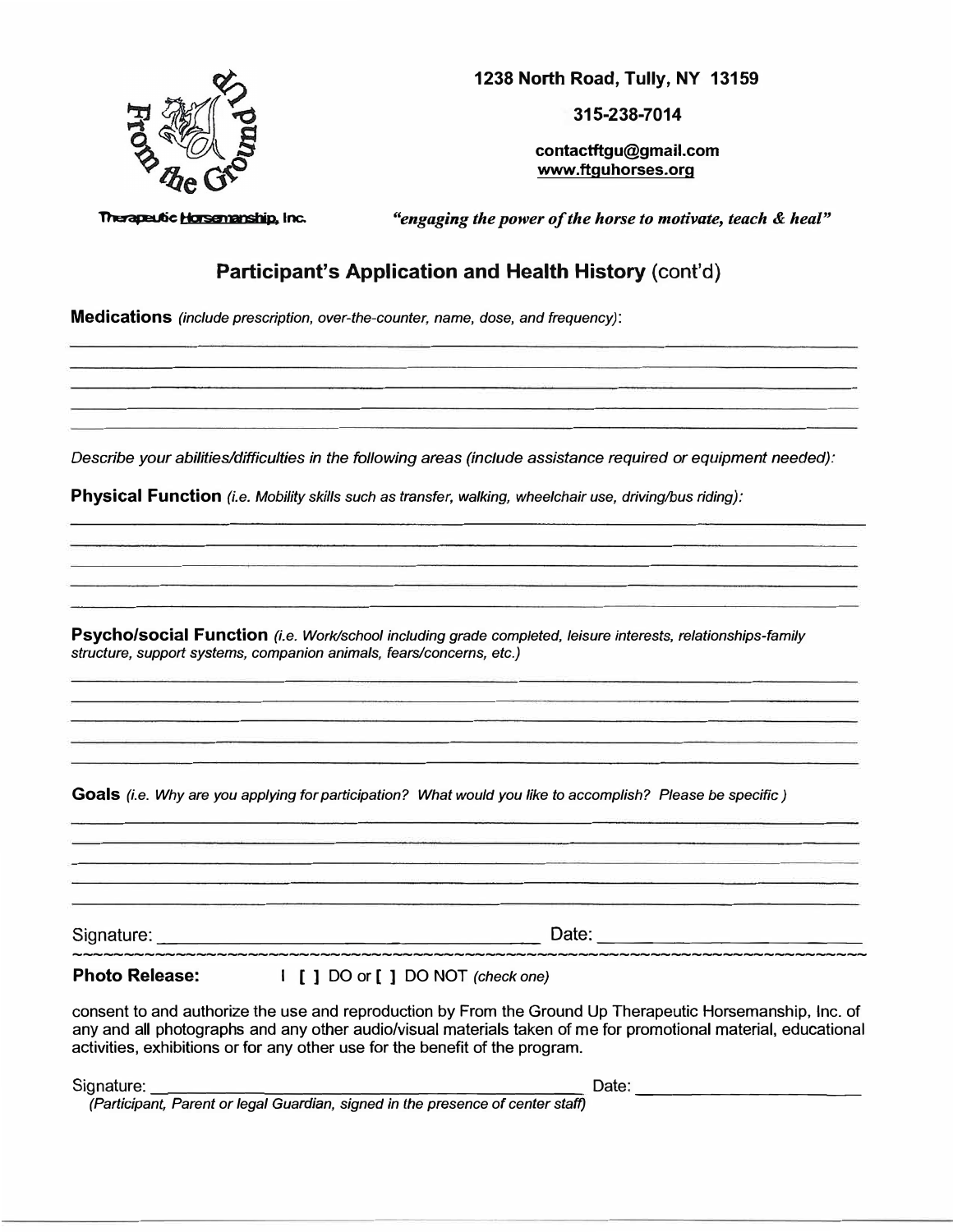

**315-238-7014**

**contactftgu@gmail.com www.ftguhorses.org** 

**1herape tic Horsenanship, Inc.** *"engaging the power of the horse to motivate, teach & heal"* 

**Authorization for Emergency Medical Treatment Form** 

*(for participant/rider)* 

| Physician's Name: _________________________Preferred Medical Facility: _____________________________                                                                                                                                                                                                                                                                                                                                                                                                                                                                                                                                                            |  |                                                                             |  |  |  |  |
|-----------------------------------------------------------------------------------------------------------------------------------------------------------------------------------------------------------------------------------------------------------------------------------------------------------------------------------------------------------------------------------------------------------------------------------------------------------------------------------------------------------------------------------------------------------------------------------------------------------------------------------------------------------------|--|-----------------------------------------------------------------------------|--|--|--|--|
|                                                                                                                                                                                                                                                                                                                                                                                                                                                                                                                                                                                                                                                                 |  |                                                                             |  |  |  |  |
|                                                                                                                                                                                                                                                                                                                                                                                                                                                                                                                                                                                                                                                                 |  |                                                                             |  |  |  |  |
|                                                                                                                                                                                                                                                                                                                                                                                                                                                                                                                                                                                                                                                                 |  |                                                                             |  |  |  |  |
| In the event of an emergency, contact:                                                                                                                                                                                                                                                                                                                                                                                                                                                                                                                                                                                                                          |  |                                                                             |  |  |  |  |
| Name: 2008. [2016] Relation: 2008. [2016] Phone: 2016. [2016] Phone: 2016. [2016] Phone: 2016. [2016] Phone: 2016. [2016] Phone: 2016. [2016] Phone: 2016. [2016] Phone: 2016. [2016] Phone: 2016. [2016] Phone: 2016. [2016]                                                                                                                                                                                                                                                                                                                                                                                                                                   |  |                                                                             |  |  |  |  |
|                                                                                                                                                                                                                                                                                                                                                                                                                                                                                                                                                                                                                                                                 |  |                                                                             |  |  |  |  |
|                                                                                                                                                                                                                                                                                                                                                                                                                                                                                                                                                                                                                                                                 |  |                                                                             |  |  |  |  |
| while being on the property of the center, I authorize (center's name) to:<br>Secure and retain medical treatment and transportation if needed.<br>1.<br>2.<br>Release participant records upon request to the authorized individual or agency involved in the<br>medical emergency treatment.<br>This authorization includes X-rays, surgery, hospitalization, medication and any treatment procedure deemed "life saving"<br>by the physician. This provision will only be invoked if the person(s) above is unable to be reached.<br>Date: Consent Signature: Consent Signature: (Participant, Parent or Legal Guardian, signed in presence of center staff) |  |                                                                             |  |  |  |  |
| <b>NON-CONSENT PLAN</b><br>I do not give my consent for emergency medical treatment/aid in the case of illness or injury during the process of receiving<br>services or while being on the property of the center.<br>[ ] Parent or legal guardian will remain on site at all times during equine assisted activities<br>[ ] In the event emergency treatment/aid is required, I wish the following procedure to take place:                                                                                                                                                                                                                                    |  |                                                                             |  |  |  |  |
| Non-Consent Signature:<br>Date:                                                                                                                                                                                                                                                                                                                                                                                                                                                                                                                                                                                                                                 |  | (Participant, Parent or Legal Guardian, signed in presence of center staff) |  |  |  |  |